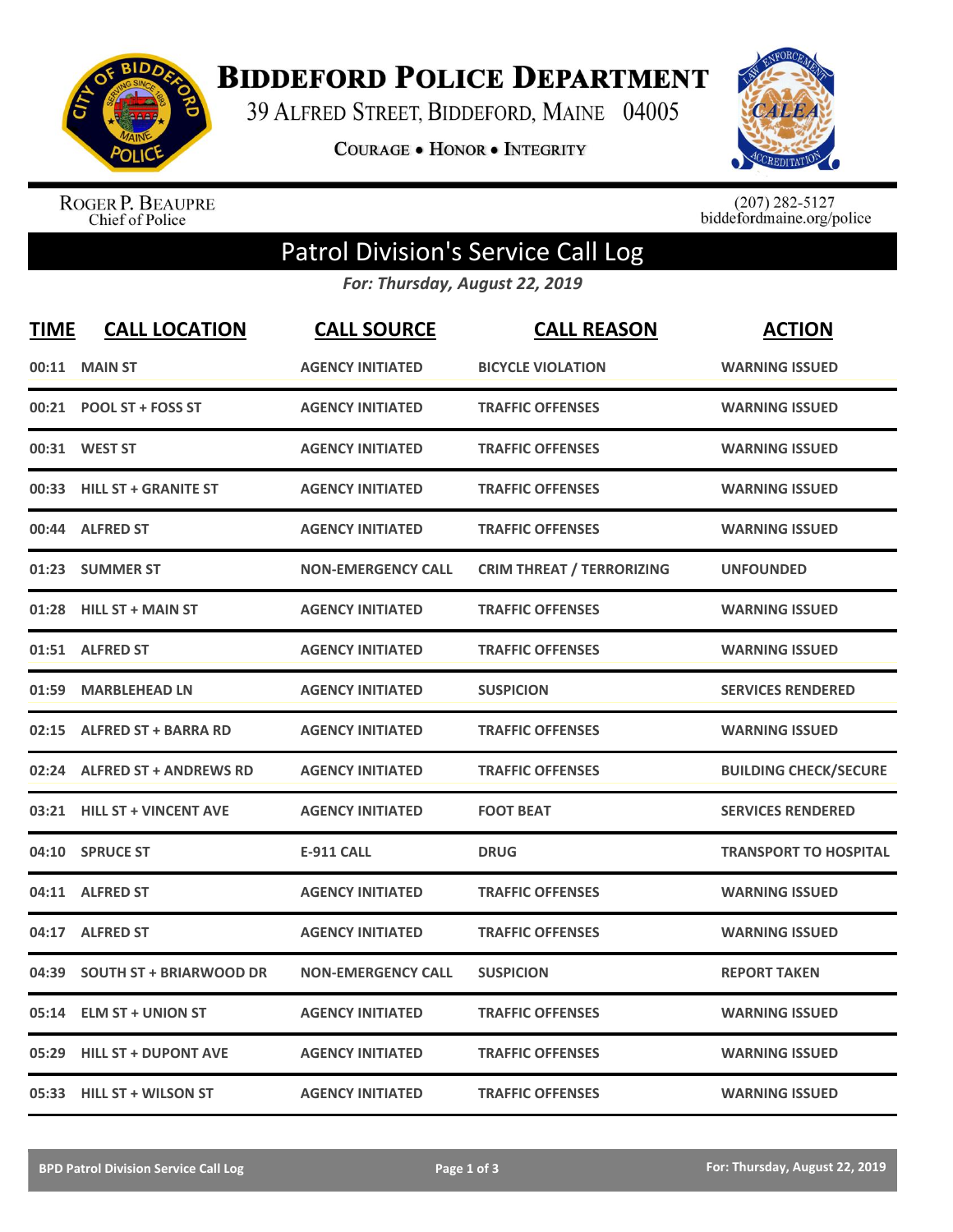| <b>TIME</b> | <b>CALL LOCATION</b>          | <b>CALL SOURCE</b>                                               | <b>CALL REASON</b>                                                                                | <b>ACTION</b>             |
|-------------|-------------------------------|------------------------------------------------------------------|---------------------------------------------------------------------------------------------------|---------------------------|
|             | 06:00 WEST ST + DEBBIE AVE    | <b>AGENCY INITIATED</b>                                          | <b>TRAFFIC OFFENSES</b>                                                                           | <b>WARNING ISSUED</b>     |
|             | 06:02 WEST ST                 | <b>AGENCY INITIATED</b>                                          | <b>TRAFFIC OFFENSES</b>                                                                           | <b>WARNING ISSUED</b>     |
|             | 06:09 ALFRED ST               | <b>AGENCY INITIATED</b>                                          | <b>TRAFFIC OFFENSES</b>                                                                           | <b>NEGATIVE CONTACT</b>   |
|             | 06:14 WEST ST + FOREST ST     | <b>AGENCY INITIATED</b>                                          | <b>TRAFFIC OFFENSES</b>                                                                           | <b>WARNING ISSUED</b>     |
|             | 06:24 MEDICAL CENTER DR       | <b>E-911 CALL</b>                                                | 911 MISUSE                                                                                        | <b>NO ACTION REQUIRED</b> |
|             | 06:35 SOUTH ST + KOSSUTH ST   | <b>AGENCY INITIATED</b>                                          | <b>TRAFFIC OFFENSES</b>                                                                           | <b>VSAC ISSUED</b>        |
|             | 07:57 PIKE ST                 | <b>NON-EMERGENCY CALL</b>                                        | <b>ANIMAL COMPLAINT</b>                                                                           | <b>GONE ON ARRIVAL</b>    |
|             | 08:48 WEST ST                 | <b>WALK-IN AT STATION</b>                                        | <b>ANIMAL COMPLAINT</b>                                                                           | <b>SERVICES RENDERED</b>  |
|             | 09:03 OAK RIDGE RD            | <b>E-911 CALL</b>                                                | 911 MISUSE                                                                                        | <b>SERVICES RENDERED</b>  |
|             | 10:05 ST MARYS ST             | <b>E-911 CALL</b>                                                | <b>TRESPASSING</b>                                                                                | <b>GONE ON ARRIVAL</b>    |
|             | 10:22 SKY OAKS DR             | <b>NON-EMERGENCY CALL</b>                                        | <b>MENTAL ILLNESS CASES</b>                                                                       | <b>SERVICES RENDERED</b>  |
|             | 10:34 VINCENT AVE             | <b>NON-EMERGENCY CALL</b>                                        | <b>PARKING COMPLAINT</b>                                                                          | <b>SERVICES RENDERED</b>  |
|             | 11:23 LAFAYETTE ST            | <b>E-911 CALL</b>                                                | 911 MISUSE                                                                                        | <b>SERVICES RENDERED</b>  |
|             | 11:32 SOUTH ST                | <b>WALK-IN AT STATION</b>                                        | <b>ESCORTS / RELAYS</b>                                                                           | <b>CIVIL COMPLAINT</b>    |
|             | 12:30 SACO FALLS WAY          | <b>NON-EMERGENCY CALL</b>                                        | <b>TRESPASSING</b>                                                                                | <b>REPORT TAKEN</b>       |
|             | 12:39 LINCOLN ST              | <b>E-911 CALL</b>                                                | 911 MISUSE                                                                                        | <b>NO ACTION REQUIRED</b> |
|             | 12:39 ELM ST                  | <b>AGENCY INITIATED</b>                                          | <b>ANIMAL COMPLAINT</b>                                                                           | <b>WARNING ISSUED</b>     |
|             | 14:04 HIGH ST                 | <b>WALK-IN AT STATION</b>                                        | <b>PAPERWORK</b>                                                                                  | <b>SERVICES RENDERED</b>  |
|             | 14:24 WASHINGTON ST           | <b>AGENCY INITIATED</b>                                          | <b>PAPERWORK</b>                                                                                  | <b>PAPERWORK SERVED</b>   |
|             | 14:58 HIGH ST                 | <b>RADIO</b><br>CHARGE: DOMESTIC VIOLENCE ASSAULT, PRIORS T 19-A | <b>WARRANT ARREST</b><br>OFFENDER: CHRISTOPHER SCOTT JUNKINS  AGE: 40  RESIDENT OF: BIDDEFORD, ME | <b>ARREST(S) MADE</b>     |
|             | 15:02 WEST ST + HILL ST       | <b>NON-EMERGENCY CALL</b>                                        | <b>DISABLED VEHICLE</b>                                                                           | <b>SERVICES RENDERED</b>  |
|             | <b>15:03 MAIN ST</b>          | <b>NON-EMERGENCY CALL</b>                                        | <b>HARASSMENT</b>                                                                                 | <b>FIELD INTERVIEW</b>    |
|             | 16:22 BIRCH ST                | <b>WALK-IN AT STATION</b>                                        | <b>HARASSMENT</b>                                                                                 | <b>SERVICES RENDERED</b>  |
|             | 16:38 PRECOURT ST + ALFRED ST | <b>NON-EMERGENCY CALL</b>                                        | <b>TRAFFIC OFFENSES</b>                                                                           | <b>SERVICES RENDERED</b>  |
|             | 16:50 ALFRED ST               | <b>WALK-IN AT STATION</b>                                        | <b>CRIMINAL MISCHIEF</b>                                                                          | <b>REPORT TAKEN</b>       |